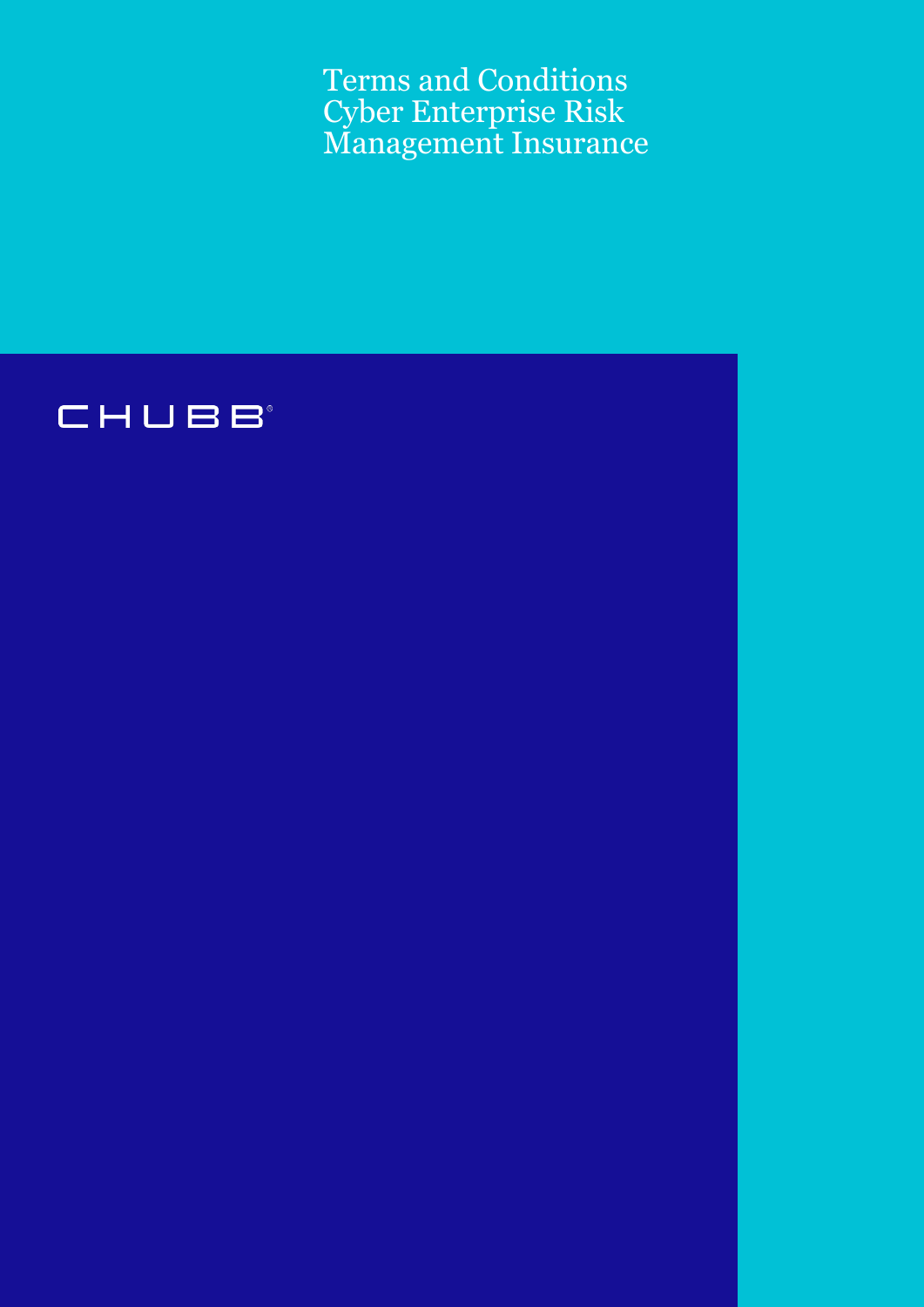## Cyber Enterprise Risk Management Insurance

Relationship of the **Insurer**, the **Policyholder** and the **Insured** in connection with Cyber Enterprise Risk Management insurance is governed by the Insurance Contract and by this policy that represents its integral part.

Please, read this insurance policy carefully, above all the provisions that may restrict the insurance coverage.

Words and phrases that appear in **bold** print in this policy have special meanings defined in Article 2. Definitions or are defined in the relevant Insuring Agreement.

## 1. Insuring agreements

#### 1.1 **Privacy liability**

**We** will pay **Damages** and **Privacy Claims Expenses** by reason of a **Privacy Claim** first made during the **Policy Period** and reported to us pursuant to Section 4.8. Notification, for any **Privacy Wrongful Act** taking place after the **Retroactive Date** and prior to the end of the **Policy Period**.

For the purposes of coverage under this Insuring Agreement, the following definitions apply:

- A. **Privacy Claim** means:
	- i) a written demand against **you** for monetary or non-monetary damages;
	- ii) a civil proceeding against **you** seeking monetary damages or non-monetary including an injunctive relief;
	- iii) an arbitration proceeding against **you** seeking monetary damages or non-monetary including injunctive relief;
	- iv) a **Regulatory Proceeding**; or
	- v) written notice by **you** to **us** of a **Privacy Wrongful Act** actually or allegedly committed by **you** which could give rise to a **Privacy Claim** under sections i-iv., above.
- B. **Privacy Claims Expenses** means the below costs and expenses incurred in relation to the investigation and defense of a covered **Privacy Claim**:
	- i) reasonable and necessary attorneys' fees, expert witness fees and other fees and costs incurred by **you** with our prior written consent;
	- ii) reasonable and necessary premiums for any appeal bond or similar bond, provided **we** shall have no obligation to apply for or furnish such bond; and
	- iii) **Incident Response Expenses**.
- C. **Privacy Wrongful Act** means any act or omission, error, misstatement, misleading statement, or other breach of obligation actually or allegedly committed or attempted by **you** in relation to handling, managing, storing, destroying or otherwise controlling:
	- i) **Personal Data**; or
	- ii) third party corporate information in any format provided to **you** and specifically identified as confidential and protected under a nondisclosure agreement or similar contract with **you** (with the exception of information regarding patents and **Trade Secrets** covered by exclusion 3.12 as well as other excluded information); or
	- iii) any information or data in relation to an unintentional violation of **your** privacy policy that results in the violation of any **Privacy Regulation**, including but not limited to the unintentional wrongful collection of **Personal Data** by **You**.

## 1.2 **Network Security Liability**

**We** will pay **Damages** and **Network Security Claims Expenses,** by reason of a **Network Security Claim** first made during the **Policy Period** and reported to **us** pursuant to Section 4.8 Notification, for any **Network Security Wrongful Act** taking place after the **Retroactive Date** and prior to the end of the **Policy Period.**

The purposes of coverage under this Insuring Agreement, the following definitions apply:

#### A. **Network Security Claim** means:

- i) a written demand against **you** for monetary or non-monetary damages**;**
- ii) a civil proceeding against **you** seeking monetary damages or non-monetary including injunctive relief;
- iii) an arbitration proceeding against **you** seeking monetary damages or non-monetary including injunctive relief;
- iv) a **Regulatory Proceeding; or**
- v) written notice by **you** to **us** of a **Network Security Wrongful Act** actually or allegedly committed by **you** which could give rise to a **Network Security Claim** under sections i-iv., above.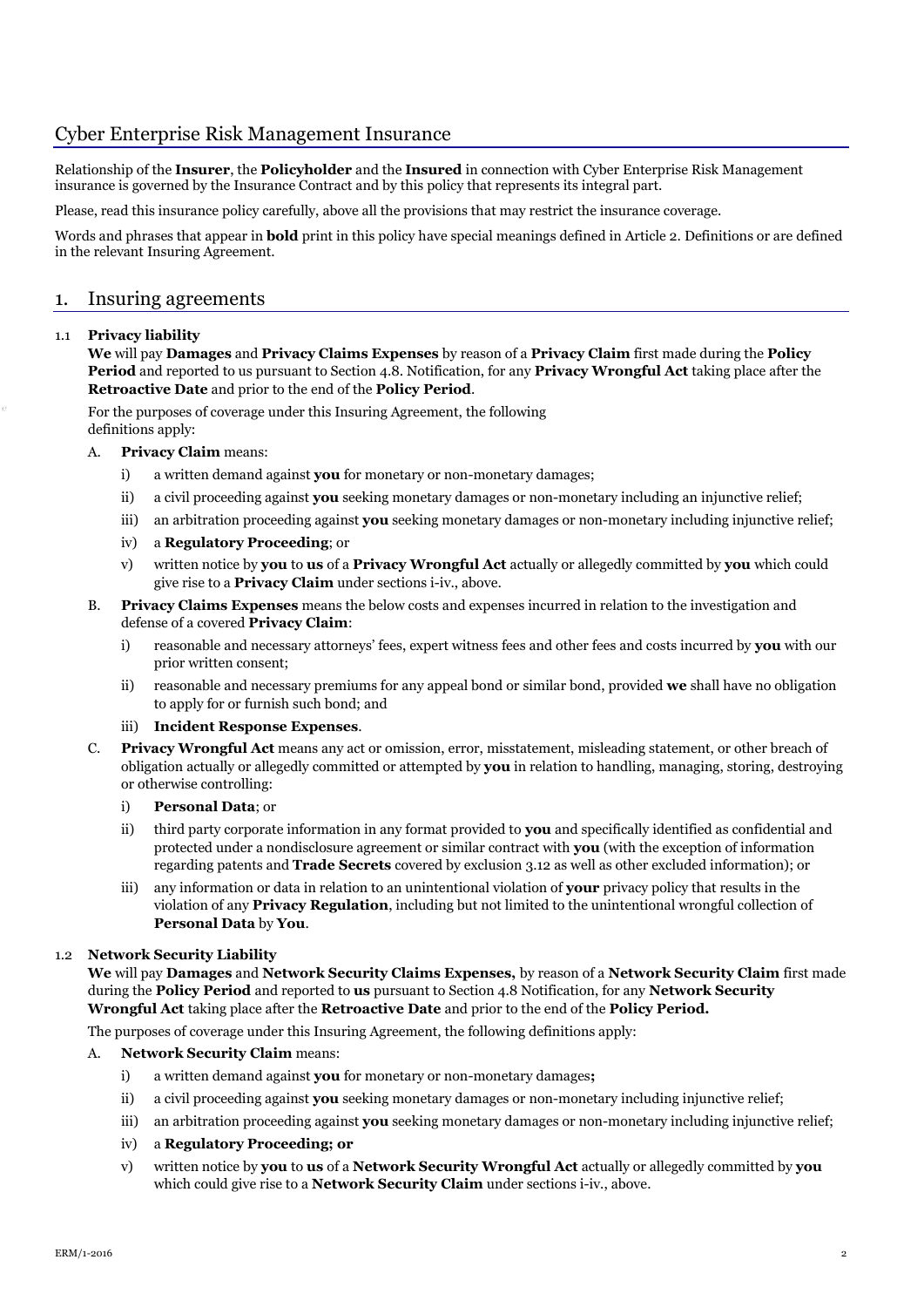- B. **Network Security Claims Expenses** means the below costs and expenses incurred in relation to the investigation and defense of a covered **Network Security Claim**:
	- i) reasonable and necessary attorneys' fees, expert witness fees and other fees and costs incurred by **you** with **our** prior written consent;
	- ii) reasonable and necessary premiums for any appeal bond or similar bond, provided **we** shall have no obligation to apply for or furnish such bond; and

#### iii) **Incident Response Expenses.**

- C. **Network Security Wrongful Act** means any act or omission, error, misstatement, misleading statement or other breach of obligation actually or allegedly committed or attempted by **you** resulting in a failure of **Network** 
	- **Security,** including the failure to deter, inhibit, defend against or detect any **Computer Malicious Act,** including:
	- i) **Malware;**
	- ii) **Hacking;**
	- iii) **Denial of Service Attacks; or**
	- iv) **Unauthorised Use or Access.**

#### 1.3 **Media Liability**

We will pay **Media Claims Expenses** and **Damages** by reason of a Media Claim first made during the **Policy Period** and reported us pursuant to Section IV, H. Notification, for any **Media Wrongful Act** taking place after the **Retroactive Date** and prior to the end of the **Policy Period**.

For the purposes of coverage under this Insuring Agreement, the following definitions apply:

- A. **Media Claim** means:
	- i) a written demand against **you** for monetary or non-monetary damages**;**
	- ii) a civil proceeding against **you** seeking monetary damages or non-monetary including injunctive relief;
	- iii) an arbitration proceeding against **you** seeking monetary damages or non-monetary including injunctive relief; or
	- iv) written notice by **you** to **us** of a **Media Wrongful Act** actually or allegedly committed by **you** which could give rise to a **Media Claim** under sections i-iii. above.

#### B. **Media Claims Expenses** means:

- i) reasonable and necessary attorneys' fees, expert witness fees and other fees and costs incurred by **you** with **our** prior written consent, in the investigation and defense of a covered **Media Claim**;
- ii) reasonable and necessary premiums for any appeal bond or similar bond, provided **we** shall have no obligation to apply for or furnish such bond; and
- iii) subject to **our** prior written approval, **Incident Response Expenses** incurred for public relations and crisis communications services provided under 2.16(E)(6)**.**
- C. **Media Content** means electronic media distributed by or on behalf of **you** on the Internet, including on **Social Media Websites.**
- D. **Media Services** means the publication, distribution, or broadcast of **Media Content.**
- E. **Media Wrongful Act** means any actual or alleged;
	- i) disparagement or harm to the reputation or character of any person or organisation, defamation, libel, slander, product disparagement, trade libel, infliction of emotional distress, mental anguish and injurious falsehood;
	- ii) eavesdropping, false arrest or malicious prosecution;
	- iii) plagiarism, piracy or misappropriation of ideas in connection with any **Media Content**;
	- iv) infringement of copyright, domain name, trade dress, title or slogan, or the dilution or infringement of trademark, service mark, service name or trade name; but not actual or alleged infringement of any patent or **Trade Secret**;
	- v) any other negligence with respect to the **Insured's** creation or dissemination of **Media Content;**
	- committed by the **Insured** solely in the performance of providing **Media Services.**
- F. **Social Media Website** means a third party website for the purpose of allowing the creation and exchange of usergenerated content through blogs, microblogs, social networking, and wiki's.

#### 1.4 **Cyber Extortion**

**We** will pay **Cyber Extortion Damages** and **Cyber Extortion Expenses,** by reason of a **Cyber Extortion Event**  taking place after the **Retroactive Date** and prior to the end of the **Policy Period** and reported to **us** pursuant to Section 4.8 Notification.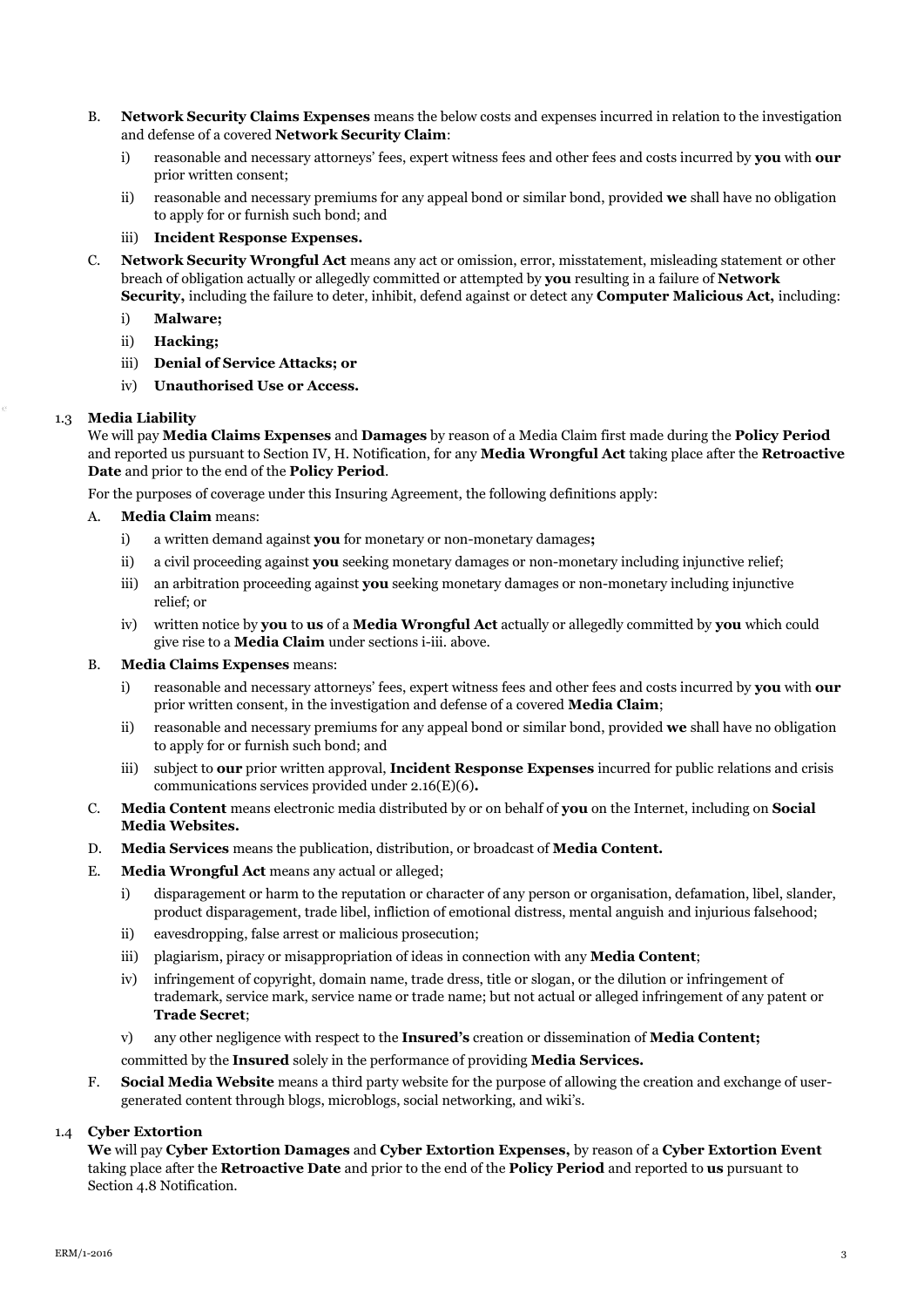For the purposes of coverage under this Insuring Agreement, the following definitions apply:

- A. **Cyber Extortion Expenses** means such reasonable and necessary expenses which directly result from a **Cyber Extortion Event**, including sums incurred to hire information technology consultants, public relations consultants, legal and regulatory consultants and crisis negotiators.
- B. **Cyber Extortion Damages** means monies paid by **you** with **our** prior written consent to terminate or end a **Cyber Extortion Event**; **our** written consent will not be unreasonably withheld. Such monies will not exceed the amount we reasonably believe the loss would have been in the absence of these terms of coverage.
- C. **Cyber Extortion Event** means any credible threat or connected series of threats made by a third party against **you** expressing intent to:
	- i) release, divulge, disseminate, destroy or use confidential or proprietary information, or personally identifiable information, stored on **your Computer System;**
	- ii) alter, corrupt, damage, manipulate, misappropriate, delete or destroy **Data**, instructions or any electronic information transmitted or stored on **your Computer System;**
	- iii) introduce any **Malware** which is designed to modify, alter, damage, destroy, delete, contaminate or degrade the integrity, quality or performance of **Data**, applications, network or operating system and related software**;**
	- iv) initiate an attack on **your Computer System** that depletes the system's resources or impedes system access available through the Internet to authorised users of the system;
	- v) introduce a **Malware** for the purpose of denying authorised users access to **your Computer System;** or
	- vi) otherwise restrict or inhibit access to **your Computer System;**

for the purpose of demanding monies from **you.**

#### 1.5 **Data Asset Loss**

**We** will pay for **Recovery Costs** by reason of a **Data Asset Incident** taking place after the **Retroactive Date** and prior to the end of the **Policy Period** and reported to **us** pursuant to Section 4.8 Notification.

For the purposes of coverage under this Insuring Agreement, the following definitions apply:

- A. **Data Asset Incident** means entry to, corruption of or destruction or loss of **your Data** caused by:
	- i) **Computer Malicious Acts;**
	- ii) **Malware;**
	- iii) **Hacking;**
	- iv) **Unauthorised Use or Access;**
	- v) **Denial of Service Attack;**
	- vi) **Human Error;**
	- vii) **Programming Error;** or
	- viii) power failure, surge or diminution affecting **your Computer System**.

#### 1.6 **Business Interruption**

**We** will pay for **Business Interruption Loss** during the **Period of Indemnity** and **Recovery Costs** arising from a **Business Interruption Incident** occurring during the **Policy Period** and reported to **us** pursuant to Section 4.8 Notification**.** 

**Recovery Costs** will in no case exceed **Business Interruption Loss** that **you** can based on commonly accepted accounting principles clearly demonstrate has been avoided or prevented due to incurring of the **Recovery Costs**.

For the purposes of coverage under this Insuring

Agreement, the following definitions apply:

- A. **Business Interruption Incident** means inability to access, disruption of, or disturbance to **your Computer System** or **Data** caused solely and directly by;
	- i) **Computer Malicious Acts;**
	- ii) **Malware;**
	- iii) **Hacking;**
	- iv) **Unauthorised Use or Access;**
	- v) **Denial of Service Attack;**
	- vi) **Human Error;**
	- vii) **Programming Error**; or
	- viii) power failure, surge or diminution affecting **your Computer System**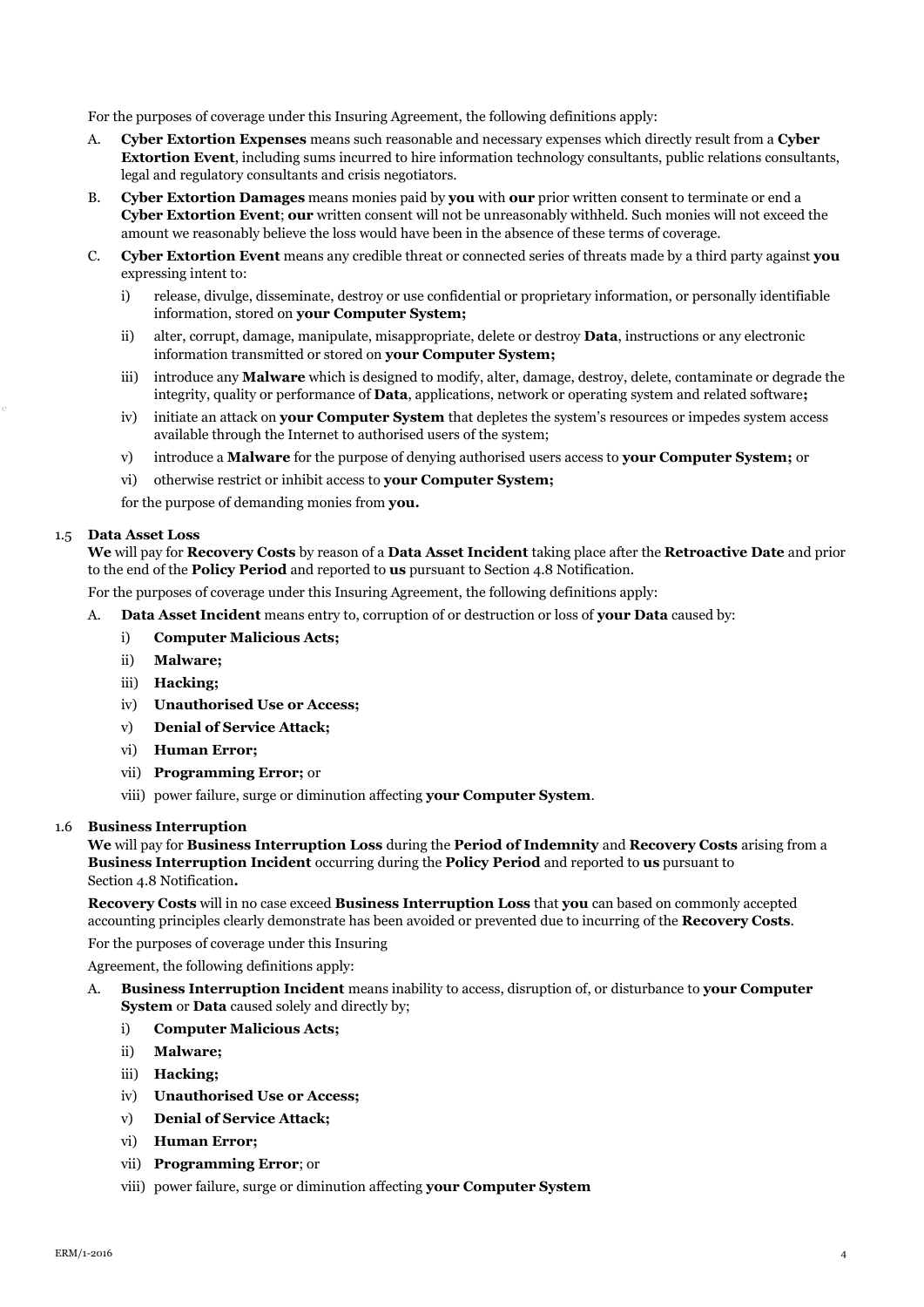and not arising from **Property Damage**.

B. **Business Interruption Loss** means the **Reduction in Net Profit** which occurs during the **Period of Indemnity** solely and directly as a result of a **Business Interruption Incident**, less any savings realized by the use of damaged or undamaged **Data**, available stock, merchandise, substitute facilities, equipment or personnel.

**Business Interruption Loss** shall not include;

- i) financial loss due to the inability to trade, invest, divest, buy or sell any financial security or financial asset of any kind;
- ii) fluctuations in any value of assets;
- iii) the financial value in any account held at a financial institution; or
- iv) the inability to earn interest or appreciation on any asset.
- C. **Reduction in Net Profit** means the amount by which the **Net Profit** produced by **you** during the **Period of Indemnity** falls short of the **Net Profit** produced by **you** during that period in the 12 months immediately before the **Business Interruption Incident** which corresponds with the **Period of Indemnity.**

Requests made by **you** for indemnity by **us** shall be accompanied by a computation of the loss. This shall set out in detail how the loss has been calculated and what assumptions have been made. **You** shall produce any documentary evidence, including any applicable reports, books of accounts, bills, invoices, and other vouchers and copies of such which **we** may require.

**Our** adjustment of the loss shall take full account of trends or circumstances which affect the profitability of the business and would have affected the profitability of the business had the **Business Interruption Incident** not occurred, including all material changes in market conditions which would affect the **Net Profit** generated**.**

- D. **Net Profit** means the operating profit resulting from **your** business after due provision has been made for all fixed charges.
- E. **Period of Indemnity** means the period during which **you** incur **Business Interruption Loss**, beginning with the expiry and satisfaction of the **Waiting Period**; the **Period of Indemnity** shall not exceed three months unless we at our sole discretion agree in writing a longer **Period of Indemnity** in the event that **you** are still incurring **Business Income Loss** or **Recovery Costs** as a result of a **Business Interruption Incident**.

## 2. General definitions

When used in this **Policy**:

- 2.1 **Accepted program** means a program that has been fully developed, successfully tested and proved successful in its operational environment for 30 days.
- 2.2 **Act of Cyber-Terrorism** means any act, including force or violence, or the threat thereof expressly directed against the **Your Computer System** by an individual or group(s) of individuals, whether acting alone, on behalf of or in connection with any organization(s) or government(s), to cause unauthorized access to, unauthorized use of, or a targeted **Denial of Service Attack** or transmission of unauthorized, corrupting or harmful software code to the **Your Computer System** for the purpose of furthering social, ideological, religious, economic or political objectives, intimidating or coercing a government or the civilian population thereof, or disrupting any segment of the economy.
- 2.3 **Bodily Injury** means injury to the body, sickness, or disease, and death. **Bodily Injury** also means mental injury, mental anguish, mental tension, emotional distress, pain and suffering, or shock, whether or not resulting from injury to the body, sickness, disease or death of any person; unless arising from a **Privacy Wrongful Act** or **Media Wrongful Act** expressly covered under Insuring Agreements 1.1 or 1.3.
- 2.4 **Civil Code** means Act No. 89/2012 Coll., the Civil Code.
- 2.5 **Claim** means Privacy Claim, Network Security Claim, Media Claim, Cyber Extortion Event, Data Asset Incident, and Business Interruption Incident.
- 2.6 **Computer Malicious Act** means any dishonest act committed against **your Computer System**, consisting in introducing, altering or destroying **your Data**, without involving any physical damage to **your Computer System**, telecommunications equipment or infrastructure.
- 2.7 **Computer System** means computer hardware, software, firmware, and the data stored thereon, as well as associated input and output devices, data storage devices, networking equipment and storage area network or other electronic data backup facilities.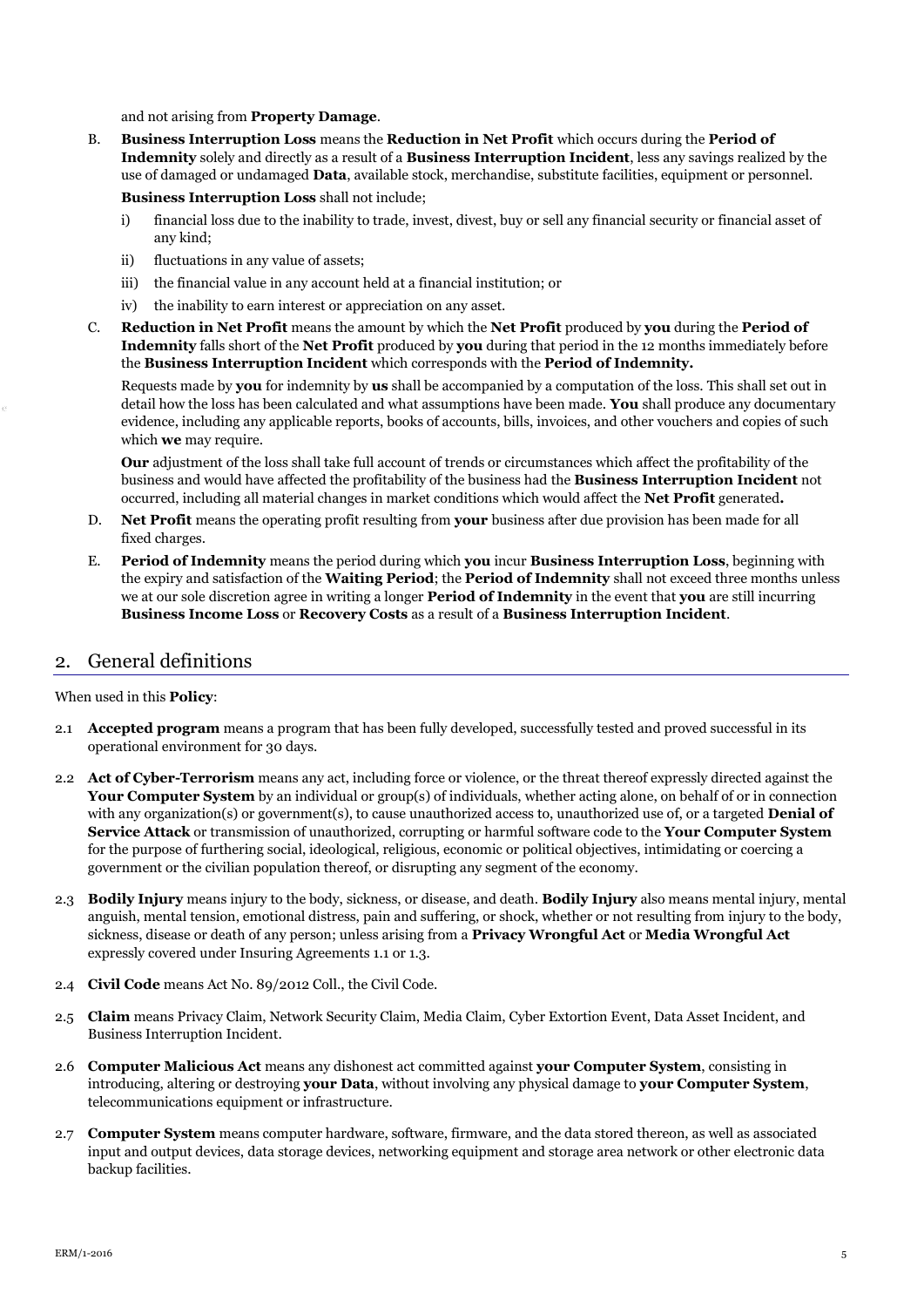- 2.8 **Damages** means any damage (including any interest) which **you** become legally obligated to pay on account of any **Privacy Claim**, **Network Security Claim**, or **Media Claim**, first made against you during the **Policy Period** or, if elected, the **Extended Reporting Period**, for a **Wrongful Act** to which this **Policy** applies. **Damages** shall not include:
	- A. matters uninsurable under Czech law;
	- B. the cost to comply with any injunctive or other non-monetary or declaratory relief, including specific performance, or any agreement to provide such relief;
	- C. **your** loss of fees or profits, return of fees, commissions or royalties, or re-performance of services by **you** or under **your** supervision;
	- D. disgorgement of any profit, remuneration or financial advantage to which **you** are not legally entitled; and
	- E. any amounts other than those which compensate solely for a loss caused by a **Wrongful Act**, unless specifically provided for in this **Policy**

**Damages** includes punitive damages, exemplary damages, fines and penalties, to the extent such damages are insurable under the laws of the applicable jurisdiction that most favours coverage for such damages.

With respect to Insuring Agreements 1.1 and 1.2, **Damages** shall also include a **Payment Card Loss,** and **Regulatory Fines,** subject to limit listed on the **Schedule**.

- 2.9 **Data** means any information, facts or programs stored, created, used, or transmitted on any hardware or software that allows a computer and any of its accessories to function, including systems and applications software, hard or floppy disks, CD-ROMs, tapes, drives, cells, data processing devices or any other media that are used with electronically controlled equipment or other electronic backup facilities. For the avoidance of doubt, **Data** does not constitute tangible property.
- 2.10 **Denial of Service Attack** means temporary total or partial malicious deprivation of service to **your Computer System** without **your** information technology equipment, telecommunications equipment or infrastructure, including the associated software resources, sustaining any alteration or destruction.
- 2.11 **Excess** means the first part of **Damages** and **Expenses** of each and every **Claim** which shall be borne by **you**, the amount of which is listed on the **Schedule** (i.e. insurance payment in relation to each **single claim** will be provided only in the amount exceeding such **Excess**). In regards to coverage under Insuring Agreement 1.6 shall be the **Waiting Period**.
- 2.12 **Expenses** mean **Privacy Claims Expenses**, **Network Security Claims Expenses**, **Media Claims Expenses**, **Cyber Extortion Expenses**, **Data Asset Recovery Costs**, and **Incident Response Expenses**.
- 2.13 **Extended Reporting Period** means the period(s) following termination of the **policy period** during which **claims** may be notified to **us** in the extent and under the conditions described in General Condition 4.11 and 4.13.
- 2.14 **Hacking** means the malicious access to **Your Computer System**, for the purpose of creation, deletion, confiscation, collection, disruption, divulgence, interruption, or corruption of **your Data** or services.
- 2.15 **Human Error** means an operating error or omission, including the choice of the program used, an error in setting parameters or any inappropriate single intervention by an employee of the **insured** or by a third party providing services to you, which results in a loss, alteration or destruction of **your Data.**
- 2.16 **Incident Response Expenses** means those reasonable and necessary expenses incurred by **you** or which **you** become legally obligated to pay:
	- A. to retain the services to retain the services of a third party computer forensics firm to determine the cause and scope of **your Network Security** failure;
	- B. to comply with **Privacy Regulations**, including but not limited to the consumer notification provisions of **Privacy Regulations** of the applicable jurisdiction that most favours coverage for such expenses;
	- C. to retain a legal or regulatory advisor to determine the applicability and actions necessary to comply with **Privacy Regulations**;
	- D. to respond to any requests for information or demands by any government agency alleging the violation of **Privacy Regulations**, including the costs to provide any necessary privacy impact assessments, or costs to attend hearings.
	- E. with **our** prior written consent:
		- 1. to voluntarily notify individuals whose **Personal Data** has been wrongfully disclosed or otherwise compromised**;**
		- 2. to retain a notification service, including the services of a call center support service, to voluntarily notify individuals whose **Personal Data** has been wrongfully disclosed or otherwise compromised;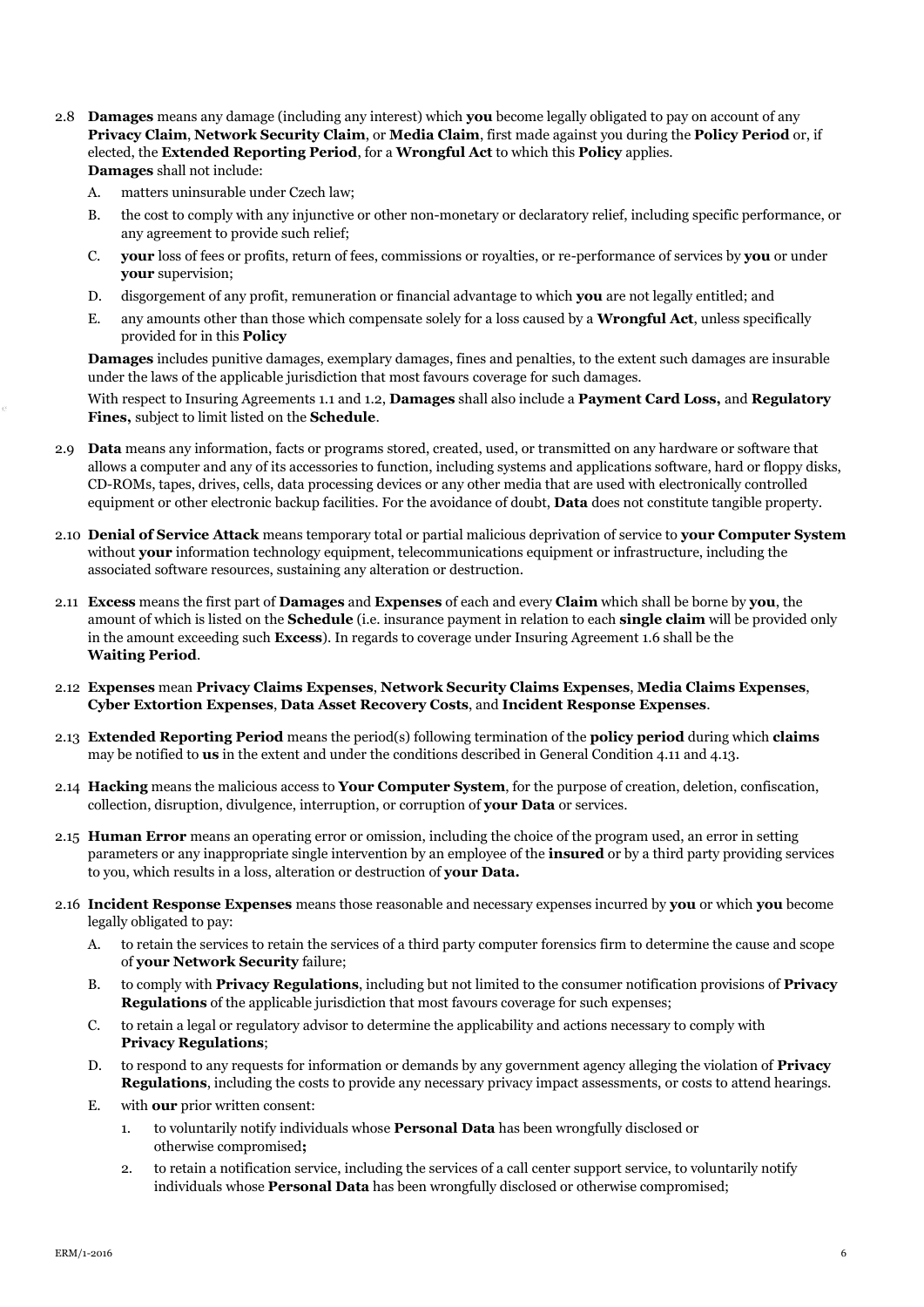- 3. to retain the services of a licensed investigator or credit specialist to provide up to one year of fraud consultation to the individuals whose **Personal Data** has been wrongfully disclosed or otherwise compromised;
- 4. for credit monitoring, identity theft monitoring, social media monitoring, credit freezing, fraud alert service or fraud prevention software expenses for those individuals whose **Personal Data** has been wrongfully disclosed or otherwise compromised and who accept an offer made by or on behalf of **you** for credit monitoring, credit freezing or fraud alert services; and
- 5. to retain the services of third party identity restoration service for those individuals who are confirmed by a licensed investigator as victims of identity theft directly resulting from a **Wrongful Act** actually or allegedly committed by **you** and expressly covered under Insuring Agreement
- 6. to retain the services of a public relations firm, crisis management firm or law firm for advertising or related communications solely for the purpose of protecting or restoring **your** reputation as a result of a **Wrongful Act**;
- 7. to retain the services of a law firm solely to determine **your** indemnification rights under a written agreement with an independent contractor with respect to a **Privacy Wrongful Act** or **Network Security Wrongful Act** expressly covered under this **Policy** and actually or allegedly committed by such contractor;

#### **Incident Response Expenses** shall not include:

- a) costs or expenses incurred to update or otherwise improve privacy or network security controls, policies or procedures to a level beyond that which existed prior to the loss event or costs or expenses incurred to be compliant with **Privacy Regulations**;
- b) taxes, fines, penalties, injunctions, or sanctions; or
- c) **your** wages, salaries, internal operating costs or expenses, or fees.
- 2.17 **Insurance Contract** means the insurance contract concluded between **us** and the **policyholder**; these terms are conditions are part of the **Insurance Contract**.

#### 2.18 **Insured** means the **Insured Organisation** and the **Insured Person**.

2.19 **Insured Organisation** means the **Policyholder** and any **Subsidiary**.

#### 2.20 **Insured Person** means:

- A. any past, present or future statutory body or its member, director or non-executive director or member of any other body of the **Insured Organisation**, proxy-head (*prokurista*), employee (including agency or temporary employee) of the **Insured Organisation** while acting on the **Insured Organisation's** behalf or at the **Insured Organisation's** direction and control**;**
- B. a lawyer employed by the **Insured Organisation** who in their capacity as such must comply with Sarbanes-Oxley Act of 2002 (USA); and
- C. independent contractors of the **Insured Organisation,** who are natural persons, whilst performing duties on behalf of the **Insured Organisation**.

#### The term **Insured Person** includes:

- a) any spouse or registered partner of a director, officer or employee under clause A;
- b) heir of a deceased director, officer or employee under clause A,

but only where such **Claim** is brought against such director, officer or employee.

The term **Insured Person** does not include any auditor, receiver, liquidator, administrator, trustee in bankruptcy, mortgagee in possession or the like or any employees of such person.

- 2.21 **Insurer** means Chubb European Group Ltd, with its registered office at The Chubb Building 100, Leadenhall Street, London EC3A 3BP, Great Britain, acting through its branch Chubb European Group Ltd, organizační složka, with its registered office at Pobřežní 620/3, 186 00 Prague 8, Czech Republic, identification number 278 93 723, registered in the Commercial Register kept by the City Court in Prague, Section A, Insert 57233.
- 2.22 **Malware** means programs, files or instructions of a malicious nature which may disrupt, harm, impede access to, or in any other way corrupt the operation of or **Data** within, any software or **Computer System**, including, but not limited to malicious code, ransomware, cryptoware, virus, trojans, worms and logic or time bombs.
- 2.23 **Network Security** means those activities performed by **you**, or by others on behalf of **you**, to protect against unauthorized access to, unauthorized use of, a **Denial of Service Attack** by a third party, or transmission of **Malware** to **your Computer System**.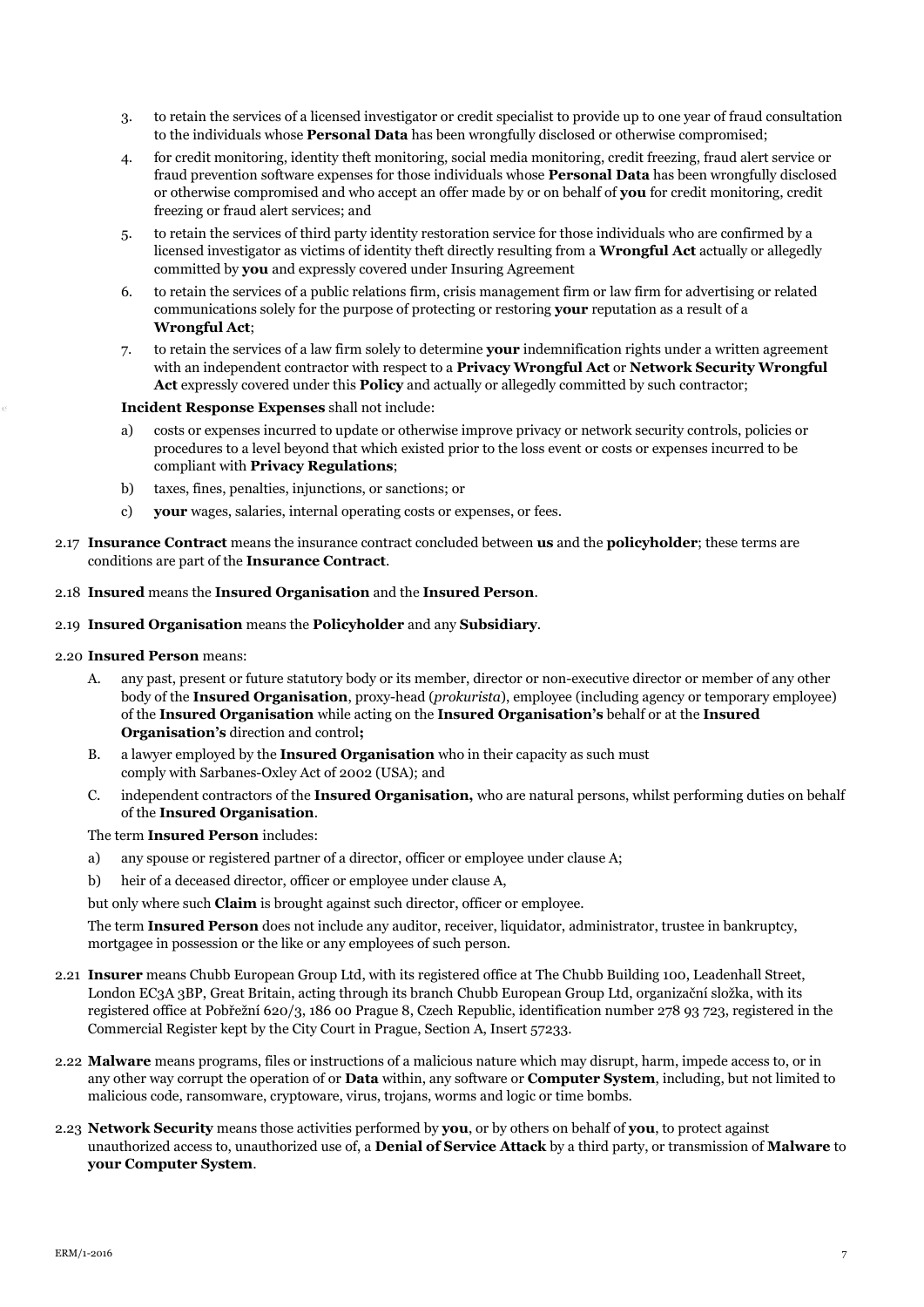2.24 **Payment Card Loss** means monetary assessments, fines, penalties, chargebacks, reimbursements, and fraud recoveries which the **Insured** becomes legally obligated to pay as a result of a **Privacy Wrongful Act** or **Network Security Wrongful Act** and where such amount is due to the **Insured's** non-compliance with the Payment Card Industry Data Security Standard**.**

**Payment Card Loss** shall not include:

- A. subsequent fines or monetary assessments for continued noncompliance with the Payment Card Industry Data Security Standard beyond a period of three months from the date of the initial fine or monetary assessment; or
- B. costs or expenses incurred to update or otherwise improve privacy or network security controls, policies or procedures.

#### 2.25 **Personal Data** means:

- A. An individual's name, national identity number or national insurance number, medical or healthcare data, other protected health information, driver's license number, state identification number, credit card number, debit card number, address, telephone number, email address, account number, account histories, or passwords; and
- B. Any other nonpublic personal information as defined in **Privacy Regulations**;
- in any format if such information creates the potential for an individual to be uniquely identified or contacted.
- 2.26 **Policy Period** means the period of time specified in the **Insurance Contract**, subject to any applicable prior termination.
- 2.27 **Policyholder** means the organization first specified as the policyholder in Item 1 of the **Insurance Contract**.
- 2.28 **Privacy Regulations** means regulations associated with the care, custody, control or use of **Personal Data**.
- 2.29 **Programming error** means error that occurs during the development or encoding of a program, application or operating system that would, once in operation, result in a malfunction of the computer system and/or an interruption of operation and/or an incorrect result.

**Programming Error** does not include integration, installation, upgrade or patching of any software, hardware or firmware on **your Computer System** unless **you** can evidence that the **Programming Error** arises from an **Accepted Program.**

- 2.30 **Property Damage** means physical injury to or loss or destruction of tangible property, including the loss of use thereof. However, solely with respect to Insuring Agreements 1.4, 1.5 and 1.6, and **Incident Response Expenses** covered under Insuring Agreements 1.1 and 1.2, **Property Damage** does not mean physical injury to, loss or destruction of, or loss of use of **Data**.
- 2.31 **Recovery Costs** means any reasonable and necessary costs to remove any **Malware** from **your Computer System** and/or reconstruct any **Data** due to a **Data Asset Incident** or mitigate a **Business Interruption Loss** due to a **Business Interruption Incident**, or identify and remediate a **Programming Error**; including but not limited to:
	- A. the use of external equipment hired or leased;
	- B. the implementation of alternative work methods;
	- C. costs to subcontract with an external service provider;
	- D. increased costs of labor;
	- E. **Incident Response Expenses** incurred with **our** prior written consent; or

#### **Recovery Costs** do not include:

- i) costs or expenses incurred to update, replace, restore, or otherwise improve **Media Content** to a level beyond that which existed prior to the loss event;
- ii) costs or expenses incurred to identify or remediate software vulnerabilities,
- iii) costs to update, restore, replace, upgrade, update, maintain, or improve any **Computer System**;
- iv) costs incurred to research and develop **Media Content**, including **Trade Secrets**;
- v) the economic or market value of **Media Content**, including **Trade Secrets**; or
- vi) any other consequential loss or damage.
- 2.32 **Regulatory Fines** means any civil monetary fine or penalty imposed by a governmental authority of any state or any body of the European Union in such entity's regulatory or official capacity under a **Regulatory Proceeding**. **Regulatory Fines** shall not include any civil monetary fines or penalties that are not insurable under Czech law, criminal fines, disgorgement of profits or multiple damages.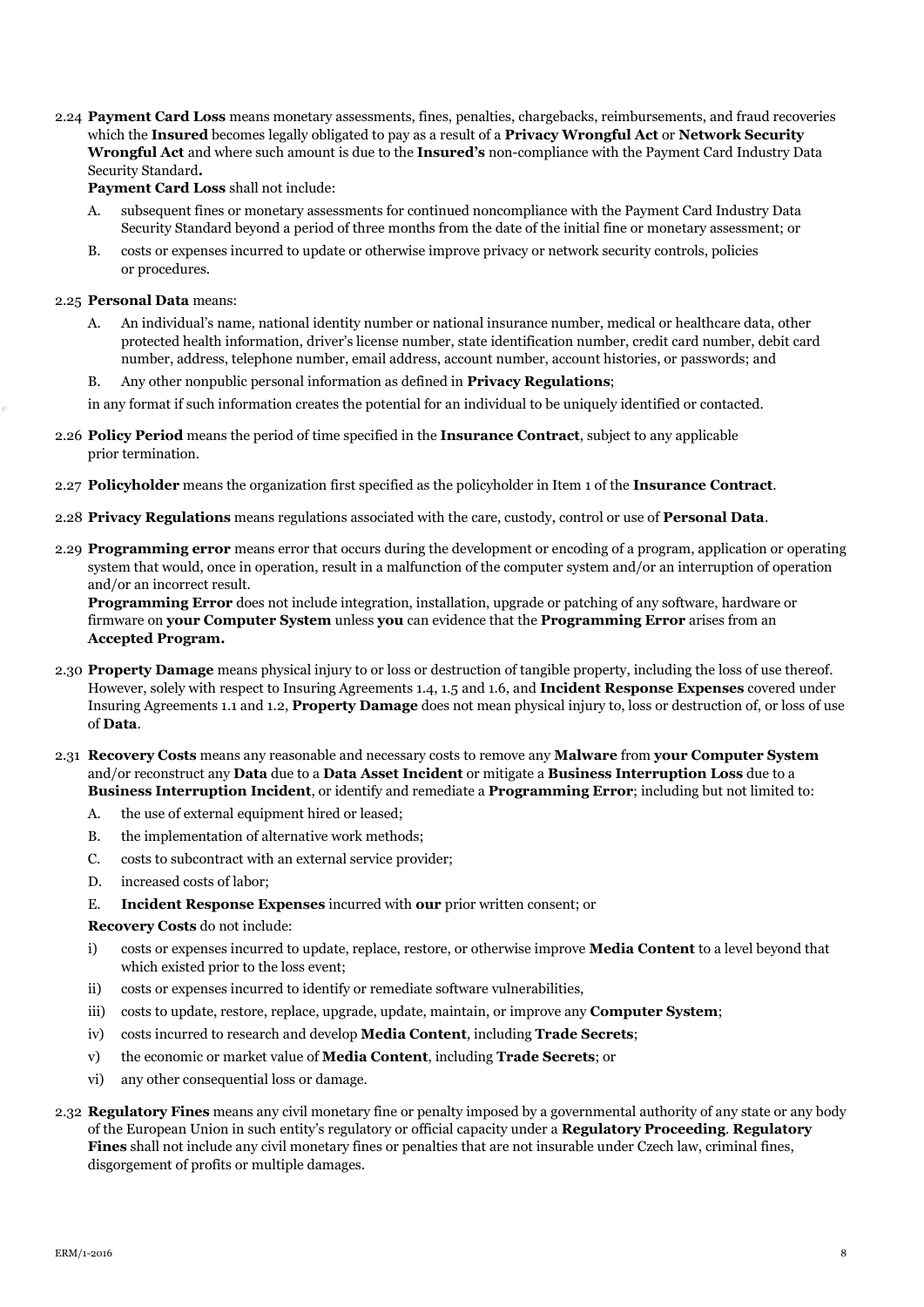- 2.33 **Regulatory Proceeding** means a request for information, demand, suit, civil investigation or civil proceeding by or on behalf of a authority of any state or any body of the European Union alleging the violation of **Privacy Regulations** as a result of **your Privacy Wrongful Act** and which may reasonably be expected to give rise to a covered **Claim** under Insuring Agreement 1.1 of this Policy.
- 2.34 **Retroactive Date** means the date specified in the **Insurance Contract** for the applicable Insuring Agreement.
- 2.35 **Single Claim** means all **Claims** or **Regulatory Proceedings** or other matters giving rise to a claim under this Policy that relate to the same originating source or cause or the same underlying source or cause, regardless of whether such **Claims**, **Regulatory Proceedings** or other matters giving rise to a claim under this policy involve the same or different claimants, insureds, events, or legal causes of action**.**
- 2.36 **Subsidiary** means any entity that is not formed as a partnership or joint venture of which the **Policyholder** has voting rights representing the present right to vote for election or appeal of directors or members of the board of managers or equivalent executives on or before the inception date of the policy, either directly or indirectly, in any combination, by one or more other **Subsidiaries**. A **Subsidiary** of the **Policyholder** is only covered under this policy with respect to **Wrongful Acts, Cyber Extortion Event, Data Asset Loss,** or **Business Interruption Incident** which occur while they are a **Subsidiary**.
- 2.37 If the **Policyholder** effects a sale or dissolution of a **Subsidiary** either prior to or during the **Policy Period**, this policy shall continue to include such **Subsidiary** but only for **Wrongful Acts** or conduct at time when it fulfilled the conditions under the previous paragraph.
- 2.38 **Trade Secret** means information, including a formula, pattern, compilation, program, device, method, technique or process, that derives independent economic value, actual or potential, from not being generally known to or readily ascertainable by other persons who can obtain value from its disclosure or use, so long as reasonable efforts have been made to maintain its secrecy.
- 2.39 **Unauthorised Use or Access** means the entry or access to **your Computer System** by an unauthorised party or individual, including an employee or authorised party exceeding authority**.**
- 2.40 **Waiting Period** means the number of hours specified in the **Insurance Contract** following a **Business Interruption Incident**.
- 2.41 **We, us,** and **our** means the **Insurer**.
- 2.42 **Wrongful Act** means actual or alleged **Privacy Wrongful Act**, **Network Security Wrongful Act** or **Media Wrongful Act**.
- 2.43 **Wrongful Employment Practices** means any actual or alleged violation of employment laws or any other legal provisions relating to any individual's actual or prospective employment relationship with the **Insured,** including:
	- A. employment-related invasion of privacy, except with respect to that part of any **Claim** arising out of the loss of **Personal Data** which is otherwise covered under Insuring Agreement 1.1 of this policy**;**
	- B. employment-related wrongful infliction of emotional distress, except with respect to that part of any **Claim** arising out of the loss of **Personal Data** which is otherwise covered under Insuring Agreement 1.1 of this policy**.**
- 2.44 **You** and **your** means the **Insured**.
- 2.45 **Your Computer System** means a **Computer System**:
	- A. leased, owned, or operated by **you**; or
	- B. operated for **your** benefit by a third party service provider under written contract with **you**.

## 3. General exclusions

## **We** shall not be liable for **Damages** or **Expenses** on account of any **Claim**:

- 3.1 directly or indirectly caused by, arising out of or in any way connected with **your** conduct, or of any person for whose conduct **you** are legally responsible, which involves:
	- 1. committing or permitting any knowing or wilful breach of duty, or violation, of any laws; or
	- 2. committing or permitting any criminal including fraudulent act or omission or deliberate misleading a third person; or
	- 3. any actual or attempted gain of personal profit or advantage by **you** to which **you** were not entitled.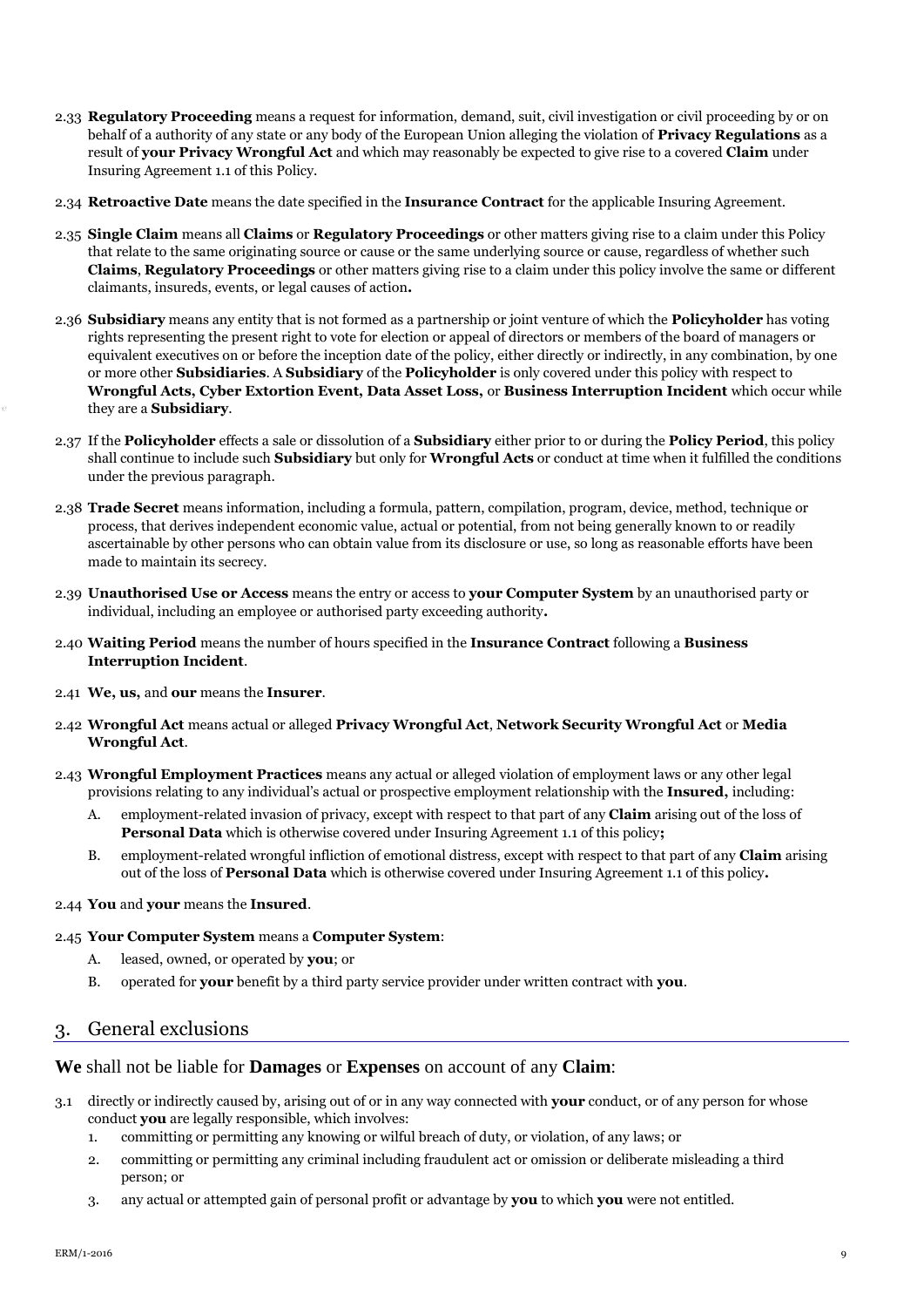This Exclusion only applies where such conduct has been established to have occurred by final adjudication, or written admission.

This Exclusion shall not apply in relation to conduct under Clauses 1 to 3 above committed by or with knowledge of any employee of the **company** with the exception of employees which were, are or will be Chairman, Chief Executive, Risk Manager, Chief Technology Officer, Chief Information Security Officer, Chief Finance Officer, Managing Director, Finance Director, General Counsel, Risk Manager, Information Technology Manager of the **Insured Company**, or holder of an equivalent position in the **Insured Company**.

- 3.2 alleging, based upon, arising out of or attributable to any **Bodily Injury** or **Property Damage**.
- 3.3 for breach of any express, implied, actual or constructive contract, warranty, guarantee, or promise, including liquidated damages provisions or any liability assumed by **you**. This exclusion shall not apply to:
	- A. any liability or obligation **you** would have in the absence of such contract, warranty, promise or agreement; or
	- B. any indemnity by **you** in a written contract or agreement with **your** client regarding any **Privacy Claim** suffered by **you** that results in the failure to preserve the confidentiality or privacy of **Personal Data** of customers of **your** client.
- 3.4 brought or maintained by **you**, or on **your** behalf, or any other natural person or entity for whom or which **you** are legally liable. However, this exclusion shall not apply to **Privacy Wrongful Acts** expressly covered under Insuring Agreement 1.1.
- 3.5 alleging, based upon, arising out of or attributable to any:
	- A. illegal discrimination of any kind;
	- B. humiliation, harassment or misconduct based upon, arising out of or related to any such discrimination;

#### C. **Wrongful Employment Practices**.

However, this exclusion shall not apply with respect to that part of any **Privacy Claim** alleging employment-related invasion of privacy or employment-related wrongful infliction of emotional distress in the event such claim arises out of the loss of **Personal Data** which is covered under Insuring Clause 1.1.

- 3.6 alleging, based upon, arising out of or attributable to any fees, expenses, or costs paid to or charged by **you**.
- 3.7 alleging, based upon, arising out of or attributable to a **Wrongful Act** actually or allegedly committed prior to the beginning of the **Policy Period** if, on or before the earlier of the effective date of this policy or the effective date of any policy issued by **us** of which this policy is a continuous renewal or a replacement, any principal, partner, officer, director or organizational equivalent of any **Insured** knew or reasonably could have foreseen that the **Wrongful Act** did or could lead to a **Claim**.
- 3.8 a) alleging, based upon, arising out of, or attributable to: any prior or pending litigation, claims, demands, arbitration, administrative or regulatory proceeding or investigation which was filed or commenced against **you**, and of which **you** had notice, on or before the earlier of the effective date of this policy or the effective date of any policy issued by **us** of which this policy is a continuous renewal or a replacement, or alleging or derived from the same or substantially the same fact, circumstance or situation underlying or alleged therein; or,
	- b) any **Wrongful Act**, fact, circumstance or situation which has been the subject of any written notice given under any other policy before the effective date of this policy; or
	- c) any other **Wrongful Act** whenever occurring which, together with a **Wrongful Act** which has been the subject of the notice under the previous paragraph, would constitute a **Single Claim**.
- 3.9 alleging, based upon, arising out of or attributable to any failure, interruption, or outage to Internet access service provided by the Internet service provider that hosts the **your** website, unless such infrastructure is under **your** operational control.
- 3.10 alleging, based upon, arising out of or attributable to fire, smoke, explosion, lightning, wind, flood, earthquake, volcanic eruption, tidal wave, landslide, hail, act of God or any other physical event, however caused.
- 3.11 alleging, based upon, arising out of or attributable to war, invasion, acts of foreign enemies, terrorism, hostilities or warlike operations (whether war is declared or not), strike, lock-out, riot, civil war, rebellion, revolution, insurrection, civil commotion assuming the proportions of or amounting to an uprising, military or usurped power. However, this exclusion shall not apply to an **Act of Cyber-Terrorism** expressly covered under Insuring Agreement 1.4.
- 3.12 alleging, based upon, arising out of or attributable to any validity, invalidity, infringement, violation or misappropriation of any patent or **Trade Secret** by or on behalf of **you**.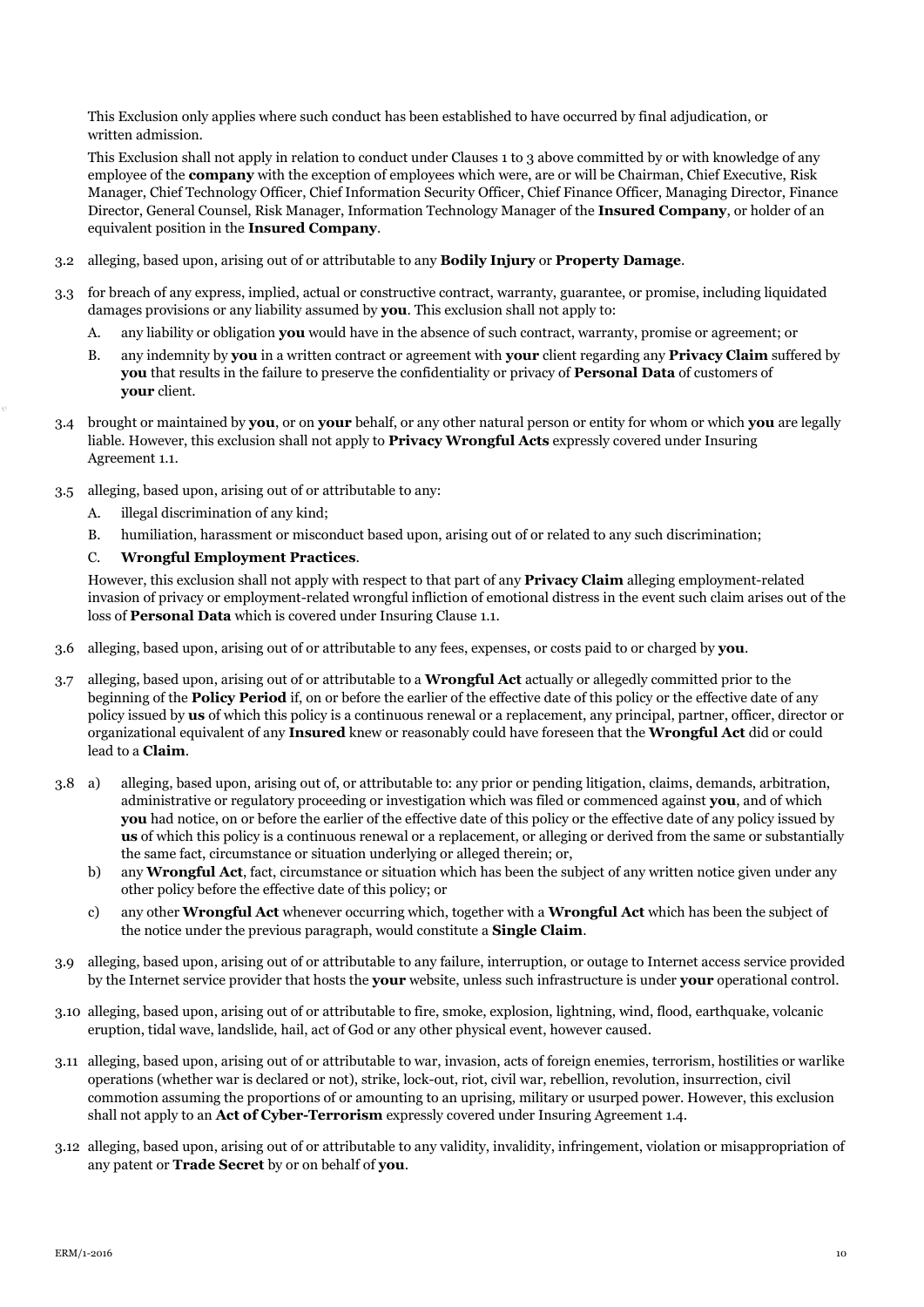- 3.13 alleging, based upon, arising out of or attributable to any infringement, violation or misappropriation by **you** of any copyright, service mark, trade name, trademark or other intellectual property of any third party. However, this exclusion shall not apply to a **Privacy Wrongful Act** or **Media Wrongful Act** expressly covered under Insuring Agreements 1.1 or 1.3.
- 3.14 alleging, based upon, arising out of, attributable to, directly or indirectly resulting from, in consequence of, or in any way involving the intentional unauthorized, surreptitious, or wrongful collection of **Personal Data** by **you** or the failure to provide adequate notice that such information is being collected.
- 3.15 Solely with respect to coverage under Insuring Agreement 1.3, alleging, arising out of, or attributable to the actual goods, products or services described, illustrated or displayed in **Media Content.**
- 3.16 Solely with respect to coverage under Insuring Agreements 1.5 and 1.6:
	- A. alleging, based upon, arising out of, or attributable to the ordinary wear and tear or gradual deterioration of **Data**, including any data processing media.
	- B. alleging, based upon, arising out of, or attributable to any action of a public or or governmental authority, including the seizure, confiscation or destruction of **your Computer Systems** or **Data.**

## 4. General conditions

#### 4.1 **Coverage Territory**

To the extent permitted by the regulations and law (which expression is for this purpose taken to include but not be limited to any trade or economic sanctions applicable to either party), and subject to the terms of **Insurance Contract** and these terms and conditions, it covers **Wrongful Acts** committed and **Claims** made anywhere in the world. However, this policy does not apply to **Claims** or **Regulatory Proceedings** brought or originating in the United States or Canada or in any territory within the jurisdiction of either such country

#### 4.2 **Governing Law**

This insurance shall be governed by Czech Law. Any dispute arising from or otherwise relating to this insurance shall be decided by the relevant court in the Czech Republic.

#### 4.3 **Headings**

In this policy headings are merely descriptive and not to aid interpretation.

#### 4.4 **Policy Limits**

The **Insurer** will provide the indemnity in the maximum amount of an aggregate limit of liability set out in the **Insurance Contract** for any and all insured events under this policy which occur in the **Policy Period**; relevant limit of liability for any claim under this policy and relevant sub-limits of liability for each insurance under this policy are a part of and not in addition to the aggregate limit of liability and in any case, they do not increase the amount of the aggregate limit of liability.

Indemnity provided under Insuring Agreements 1.1 to 1.6 may be also subject to sub-limits of liability set out in the **Insurance Contract**; indemnity for any and all insured events from such insurances which occur during the **Policy Period** will be provided only up to the amount of such sub-limit.

The aggregate limit of liability and respective sub-limits of liability shall apply regardless of the number of claims, claimed amount, the number of **Insureds**, or when such claims are made under this policy.

Indemnity for each **Single Claim** is further limited by the limit of liability set out in the **Insurance Contract**

#### 4.5 **Excess**

Unless otherwise stated in the **Insurance Contract** or this policy, any indemnity for the under this insurance with respect to a **Single Claim** will be provided only in the amount exceeding the relevant **Excess**. The amount of **Excess** is borne by you and we are not obligated to pay any amount within such **Excess**.

#### 4.6 **Related Claims and Matters**

This policy shall cover a **Single Claim** providing that the notice of the first **Claim**, **Regulatory Proceedings** or other matter giving rise to a claim under a policy, that became such **Single Claim**, was given by **you** to the **Insurer** during the **Policy Period** or the **Extended Reporting Period**.

#### 4.7 **Policy Period and Cancellation**

The **Insurance Contract** is concluded for a definite **Policy Period** as stated in the **Insurance Contract**.

This policy shall cease or be terminated in cases set out in the **Civil Code**, particularly:

A. by elapsing of the **Policy Period**;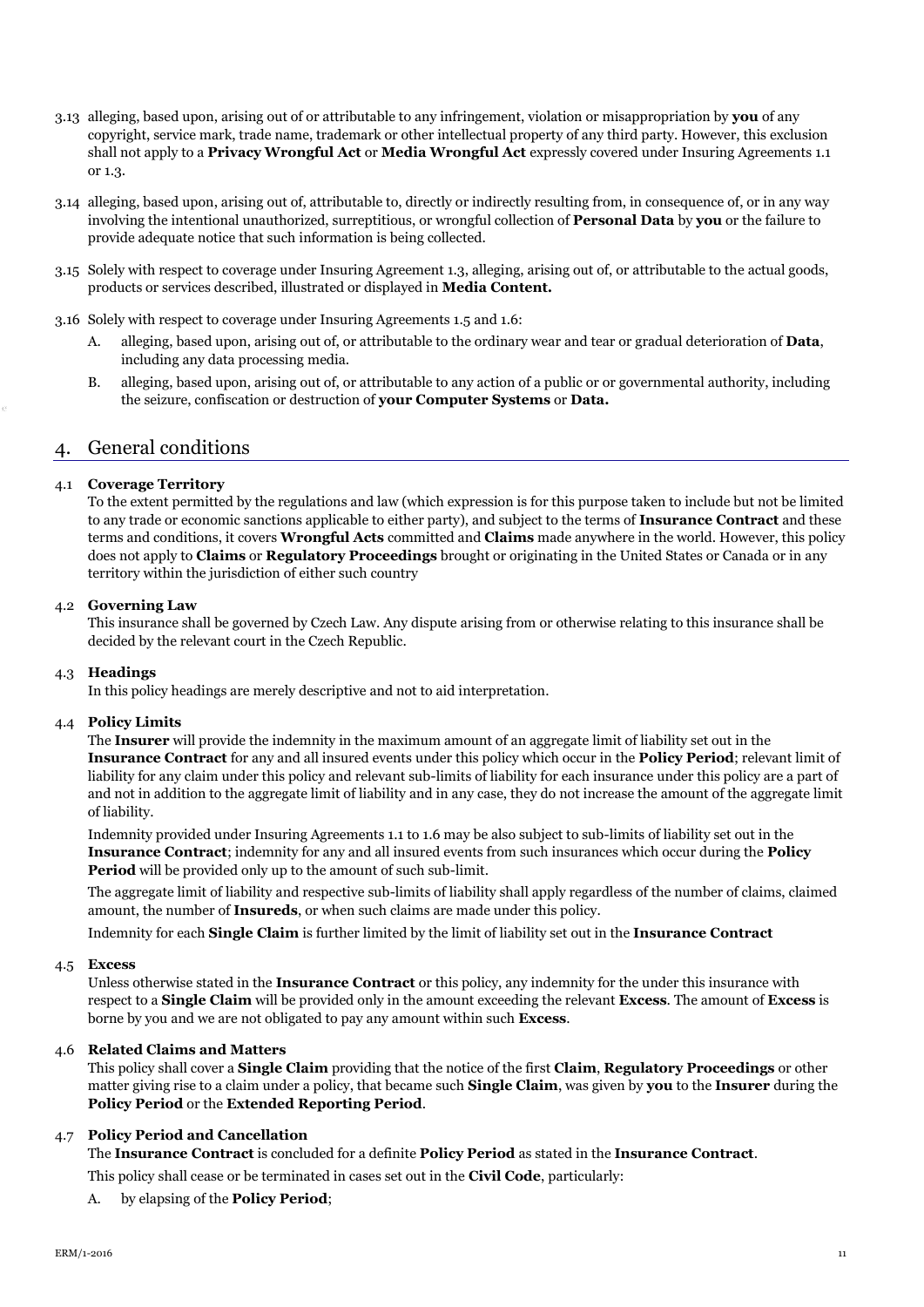- B. by expiry of an additional period for payment of premium as set out in **our** notice providing the overdue premium is not paid;
- C. by agreement of the parties;
- D. with eight days' notice period within 2 months after conclusion of the **Insurance Contract**;
- E. with one month notice period within 3 months from the receipt of the notification on any claim; and
- F. by withdrawal.

#### 4.8 **Notification**

**You** must, as soon as practicable, give written notice to **our** address in the **Insurance Contract** of any **Claim** first made or **Regulatory Proceedings** first commenced, or **Damages** first discovered, during the **Policy Period** or **Extended Reporting Period**. All notifications under this policy must include the following information:

- A. a specific description of the alleged **Wrongful Act** or other conduct; and
- B. details of all parties involved, including their name, address, date of birth or the identification number; and
- C. a copy of any **Claim** or related documents once they are available to **you** and any documentation regarding any **Regulatory Proceedings**; and
- D. complete details of any alleged **Damages** and **Expenses**; and
- E. such other information as **we** may require.

Provided, however if an **Insured Person** should have notified us of a **Claim** or **Regulatory Proceedings** during the **Policy Period** or **Extended Reporting Period** but was unable to do so due to being legally prohibited pursuant the relevant legal regulations or by a public authority then **we** must be notified within thirty (30) days of the **Insured Person** being legally able to do so, however, within twenty-four (24) months after the end of the **Policy Period** at the latest.

#### 4.9 **Allocation**

In the event that any **Claim** involves both covered matters and matters not covered, a fair and proper allocation of any **Damages** and **Expenses** shall be made between **you** and **us** taking into account the relative legal and financial exposures attributable to covered matters and matters not covered under the **Insurance Contract**.

#### 4.10 **Conduct of Proceedings**

It is **your** duty, not **ours**, to defend any **Claim** or proceedings commenced against **you** notified under this policy. The **Insurer**, however, will have the right to effectively associate with any **Insured** in respect of any such **Claim** or proceedings **we** may join or take over the defence; **you** shall provide **us** with all necessary cooperation.

**You** agree to do nothing which will or might prejudice **us** in respect of a **Claim** covered by this policy.

**You** must not make any admission of liability in respect of, or agree to settle, any **Claim**, including any **Expenses**, without **our** prior written consent (which shall not be unreasonably delayed or withheld). **You** must, at **your** own expense, give **us** or any other person appointed by **us** (investigators or legal representatives), all information they reasonably require, and full co-operation and assistance in the conduct of the investigation defence, settlement, avoidance or reduction of any actual or possible **Damages** or **Expenses**, **Regulatory Proceedings** or **Claim** (including the documents, notices etc.).

#### 4.11 **Transactions**

In the event one of the following occurs during the **Policy Period** in respect of the **Policyholder**:

- A. it or all of its assets is or are acquired by another entity;
- B. it merges or consolidates into or with another entity;
- C. any person, entity or affiliated group of persons and/or entities obtains the right or power to elect, appoint or designate at least fifty percent (50%) of the directors of it;
- D. any person, entity or affiliated group of persons and/or entities acquires fifty percent (50%) or more of the issued capital of it; or
- E. a receiver, receiver and manager, liquidator, administrator, official manager or trustee is appointed to manage, administer, liquidate, supervise, or otherwise take control,

#### the **Policyholder** shall inform **us** about such transaction within 30 days from effective day of such transaction at the latest.

In the event a transaction occurs, **we** will only pay:

- A. for the purposes of Insuring Agreements 1.1, 1.2 and 1.3 **Expenses** and **Damages** for any **Wrongful Act** committed prior to such transaction and which is otherwise covered by this policy; and
- B. for the purposes of Insuring Agreements 1.4, 1.5 and 1.6 **Expenses** and **Damages** for any **Claim** occurring prior to such transaction and which is otherwise covered by this policy.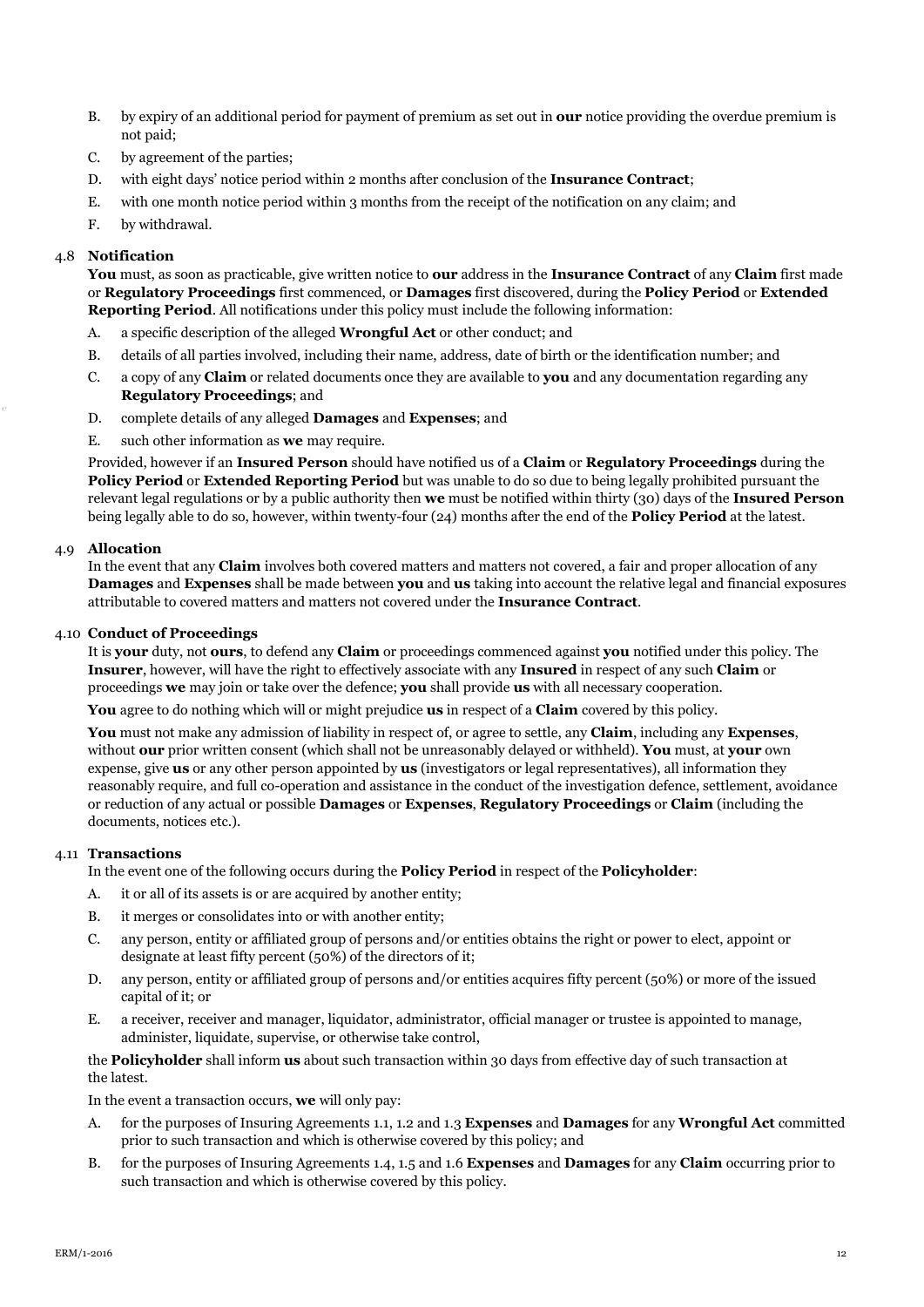However, the **Policyholder** may, up to forty-five (45) days after such transaction, request an offer from **us** for an **Extended Reporting Period** of up to eighty-four (84) months from the expiry date of the **Policy Period**. Upon such request and following the receipt by **us** of any requested information, **we** shall offer to extend the cover under this policy for an **Extended Reporting Period** of up to eighty-four (84) months on such terms and conditions and at such premium as **we** may decide in **our** discretion.

## 4.12 **Acquisitions and Creation of New Subsidiaries**

- If the **Policyholder** acquires, establishes or get a new **Subsidiary** in any other way whereas:
- A. the new **Subsidiary** does not increase the **Insured Organisation's** total assets by more than twenty percent (20%) based on the **Insured Organisation's** latest audited consolidated financial statements or annual report; and
- B. the new **Subsidiary** is domiciled outside of the United States of America or its Territories; and
- C. the new **Subsidiary** is not registered as an Investment Advisor with the US Securities and Exchange Commission; and
- D. the new **Subsidiary's** business activities are not materially different in their nature to those of the **Insured Organisation**,

such **Subsidiary** is automatically included into the policy without notification to **us** or payment of any additional premium (i.e. the definition of **Subsidiary** under this policy is extended to include any company, which becomes a **Subsidiary** during the **Policy Period**).

In respect of any new **Subsidiary** falling outside the terms of clause above, cover will be automatically provided for a period of sixty (60) days from the date of acquisition, incorporation or creation. This automatic cover may be extended beyond the sixty (60) days with **our** written consent on such terms as **we** may apply and endorse to the policy.

In respect of these new **Subsidiaries**, cover only applies to **Claims** first made, proceedings first commenced or **Damages** first discovered during the **Policy Period** in respect of **Wrongful Acts** and other conduct committed after the acquisition or creation of the new **Subsidiary**.

#### 4.13 **Non-Renewal Extended Reporting Periods**

If on expiry, any Insuring Agreement under this policy is neither renewed nor replaced with insurance providing such coverage with any insurer, any **Insured** is entitled to an **Extended Reporting Period** of forty-five (45) days automatically for no additional premium.

The **Insurer** and the **Policyholder** may conclude, subject to the payment of an additional payment of one hundred percent (100%) of the premium, on extension the cover under that Insuring Agreement of this policy for an **Extended Reporting Period** of twelve (12) months from the expiration of the **Policy Period**, provided that:

- A. the extended cover applies only to claims for which the applicable Insuring Agreement of this policy that is neither renewed nor replaced, before or during the **Extended Reporting Period**, with a policy providing coverage to that effect and:
	- i) for Insuring Agreements 1.1, 1.2 and 1.3 in relation to **Wrongful Acts** wholly committed before the expiry of the **Policy Period** and notified to **us** before the expiry of the **Extended Reporting Period**; and
	- ii) for Insuring Agreements 1.4, 1.5 and 1.6 in relation to **Claims** occurring before the expiry of the **Policy Period** and notified to **us** before the expiry of the **Extended Reporting Period**; .
- B. to exercise this **Extended Reporting Period**, the **Policyholder** must, within the forty-five (45) day period after the expiration of the **Policy Period** provide a written notice to **us** of the intention to exercise the twelve (12) month option and pay the additional premium; **we** may set out specific conditions at our discretion for such **Extended Reporting Period** (including specific limit of liability);
- C. **you** shall not have the right to purchase the 12 month **Extended Reporting Period** in the event that a transaction occurs;
- D. the **Extended Reporting Period** is not available in the event the **Insurance Contract** is cancelled or avoided; any additional premium payable under this clause will be fully earned upon payment and will be non-refundable;
- E. for the avoidance of doubt, **you** agrees that **our** offer of renewal terms, conditions, limits of liability or premium different from those of this policy does not constitute a refusal to renew;
- F. There shall be no entitlement to an **Extended Reporting Period** in the event, and from the date that, the **Policyholder** obtains any similar insurance cover; in such an event, any **Extended Reporting Period** already purchased shall automatically be cancelled; the premium shall have been fully earned at inception of the **Extended Reporting Period**.

#### 4.14 **Subrogation**

If any payment is made by **us** under this policy, **we** will be subrogated to all of **your** rights of indemnity, contribution or recovery in relation to that payment.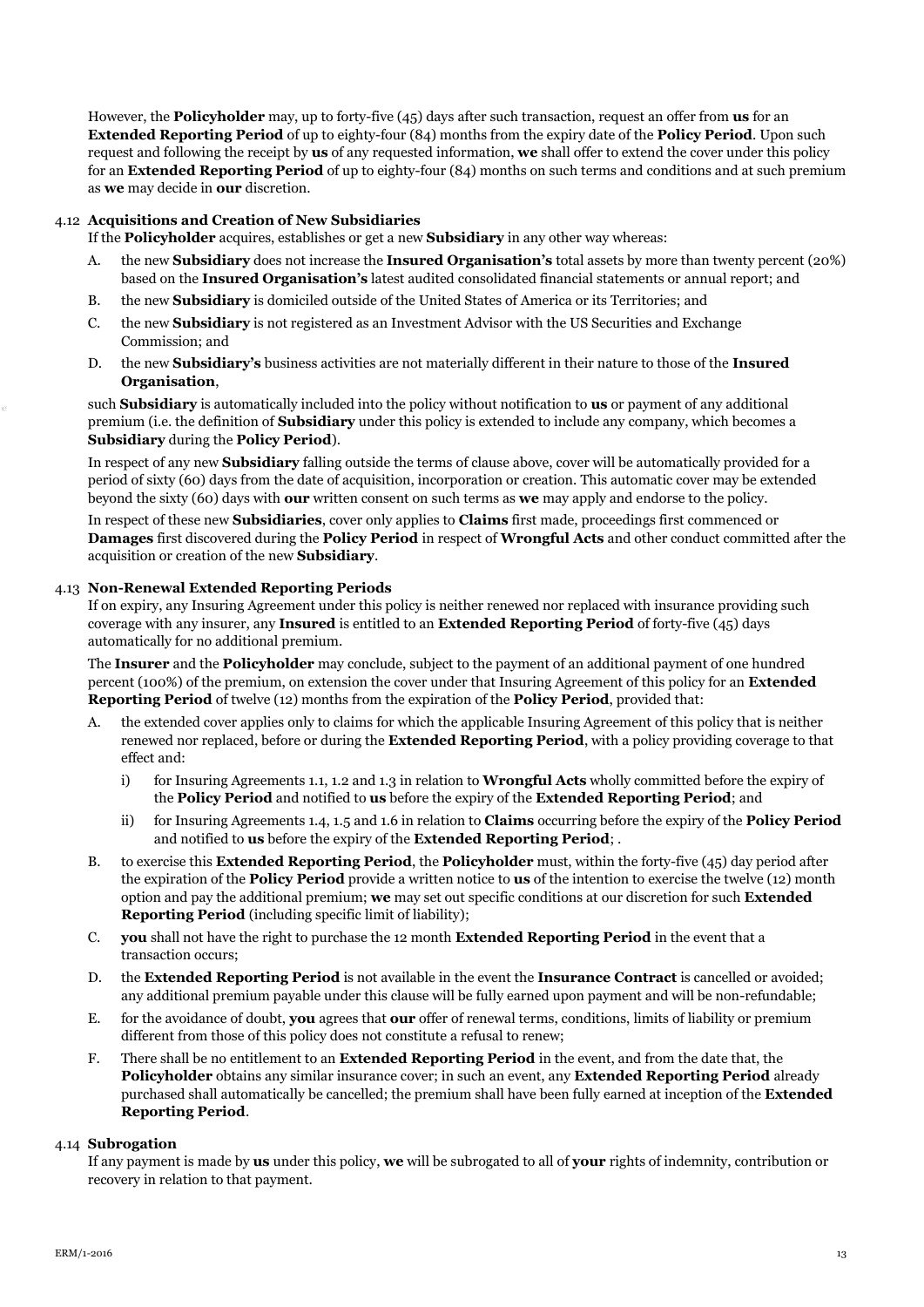**You** must, at **your** own expense, provide **us** with all reasonable assistance and cooperation in securing and enforcing such rights including providing **us** with all relevant written documentation and undertaking all necessary acts. **You** must not surrender any right, or settle any claim for indemnity, contribution or recovery, without **our** prior written consent.

**We** agree to waive **our** rights of subrogation against **you** under this policy except where it has been established such **Insured** has in relation to the relevant claim committed a deliberate criminal act, fraudulent or malicious act, or obtained any profit or advantage to which such **Insured** was not entitled

#### 4.15 **Severability and Non-Avoidance**

Any information communicated by any of the **Insureds** to **us** shall be imputed to any other **Insured** to determine whether cover is available for that other **Insured**; also no conduct of, facts known to or knowledge possessed by any one **Insured** shall be imputed to any other **Insured**.

Only the statements in the questionnaire and other communication before conclusion of the **Insurance Contract** and **your** knowledge may be imputed to the **Policyholder** for determination whether an indemnity will be provided.

With respect to this policy, action or omissions, statements made or knowledge possessed by any past, present or future director or officer, shareholder or senior employee of the **Insured Organisation** or any person who holds an equivalent position in the **Insured Organisation**, will be imputed to such **Insured Organisation**.

#### 4.16 **Confidentiality**

**You** must not disclose the terms, the nature or any policy limit or the premium payable under the **Insurance Contract**, to any third party, unless **we** provide **you** with **our** written consent, except where required by the relevant legal regulations or by decision of the public authority.

#### 4.17 **Assignment**

The **Insurance Contract** and any rights arising under the **Insurance Contract** cannot be assigned without **our** prior written consent.

#### 4.18 **Other Insurance**

If any **Claim, Expense, Regulatory Proceeding** or **Damages,** is or are insured under any other policy entered into by, or effected on behalf of **you**, or under which **you** are a beneficiary, whether prior or current, then to the extent legally permissible, this policy, subject to its limitations, conditions, provisions and other terms, will only cover to the extent that the amount of it is in excess of the amount of such other insurance. You must notify **us** on conclusion or existence of any such insurance without undue delay.

The obligation under the previous paragraph does not apply to such other insurance that is written specifically as excess insurance over the policy limit specified in the **Insurance Contract.**

#### 4.19 **Monetary Payment**

You are obliged to provide the insurance indemnity in no other form than in a monetary payment regardless of whether the **Civil Code** requires or allows providing compensation for loss through non-monetary payment.

#### 4.20 **Fraudulent Claims**

If **you** make a claim for indemnity under this insurance knowing the same to be false or fraudulent as regards the amount or otherwise, **we** have right to refuse to provide insurance benefits. The **Policyholder** does not have right to return of any premium paid. By refusal of the insurance benefits, this insurance is not terminated.

#### 4.21 **Insurable Interest**

This insurance can be concluded only provided that the **Policyholder** has an **Insurable Interest**.

If the **Policyholder** knowingly insures a non-existent **Insurable Interest** without **our** knowledge, the **Insurance Contract** is invalid; in such a case **we** have a right for premium until the date it learns about invalidity of the **Insurance Contract**.

The **Policyholder** and the **Insured** shall inform the **Insurer** in writing without undue delay when the **Insurable Interest** ceases to exist; in such a case this insurance is also terminated; the **Insurer** has, however, right to the premium until the date it learns about such termination.

#### 4.22 **Insurance Risk**

The **Policyholder** or the **Insured** shall not, without **our** consent, do anything or allow any other person to do anything that may increase the **Insurance Risk**. The **Policyholder** and the **Insured** shall inform the **Insurer** in writing without undue delay about any change or termination of the **Insurance Risk** which occurred during the **Policy Period**.

If the **Insurance Risk** is increased during the **Policy Period**, the **Insured** has right to propose amendment to the **Insurance Contract** or to terminate the **Insurance Contract** in accordance with relevant statutory provisions. If the **Insurance Risk** is substantially reduced during the **Policy Period**, **we** shall reduce the premium proportionally with effect from the day it learns about such reduction.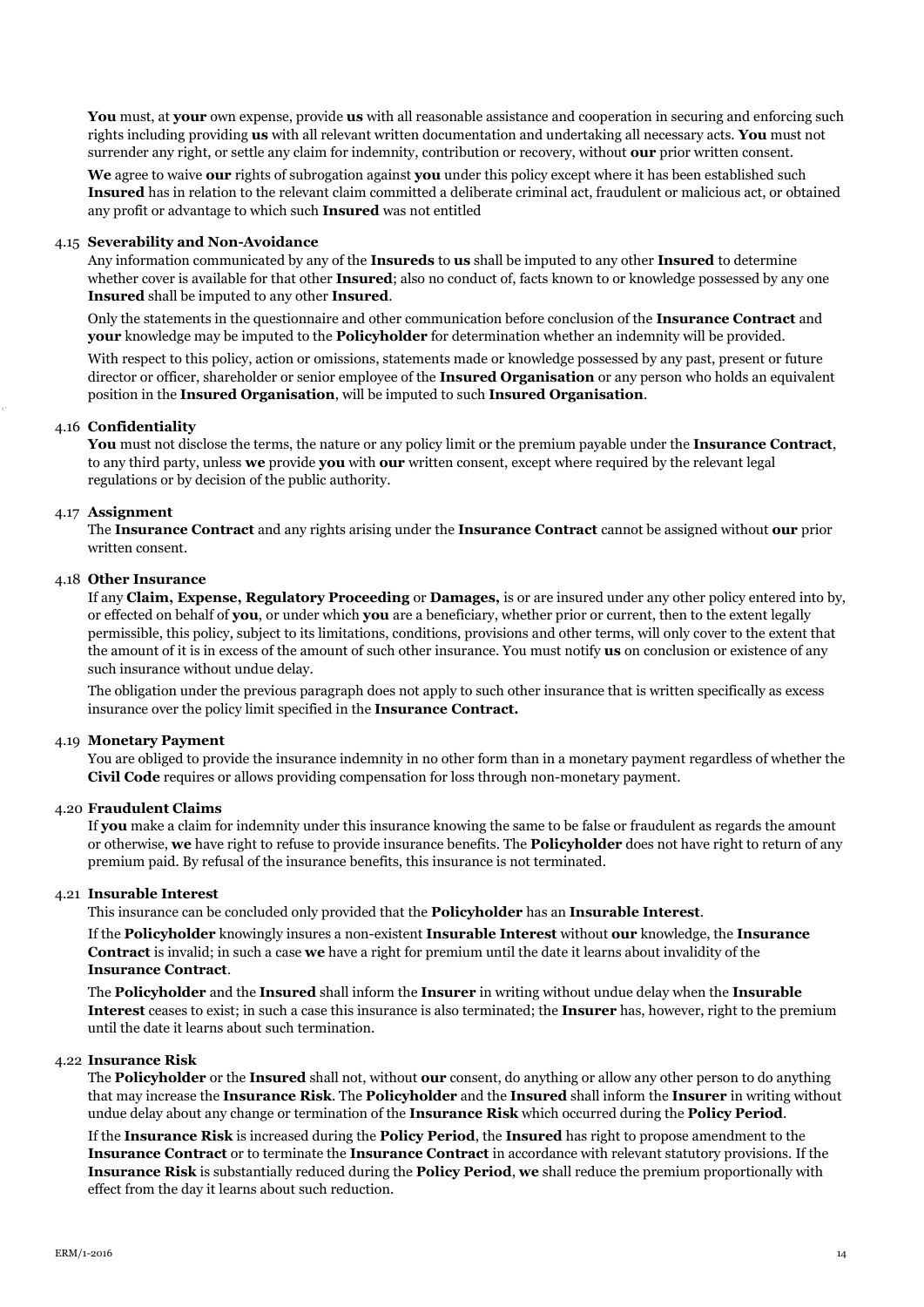#### 4.23 **Premium**

The premium shall be a lump sum premium unless otherwise set out in the **Insurance Contract**. The premium is payable within the period specified in the **Insurance Contract**. The premium shall be considered as paid on the date it is credited to **our** account as set out in the **Insurance Contract** or if the **Insurance Contract** does not set out such an account to other account duly notified to the **Policyholder**. In case of delayed payment of premium, the insurance shall not be interrupted.

#### 4.24 **Trade and Economic Sanctions Clause**

Chubb European Group Limited is a subsidiary of a US parent and Chubb Limited (a NYSE listed company) and part of the Chubb Group of companies. Consequently, Chubb European Group Limited is subject to certain US laws and regulations in addition to EU, UN and national sanctions restrictions which may prohibit it from providing cover or paying claims to certain individuals or entities, and from insuring certain types of activities in or connected with certain countries and territories such as, but not limited to, Iran, Syria, North Korea, North Sudan, Cuba and Crimea.

## 4.25 **Written Form and Amendments**

The **Insurance Contract** and other legal acts relating to this insurance shall be made in a written form.

The **Insurance Contract** may only be amended by a written agreement of the parties.

#### 4.26 **Delivery**

The **Policyholder** and the **Insured** shall notify **us** without undue delay about any change of their delivery address.

Communications in writing sent under this policy shall be delivered to the address of a party set out in the **Insurance Contract** or otherwise duly communicated to the sender. The addressee is obliged to ensure that a duly addressed communication is accepted within three working days after first due attempt to deliver. If the addressee makes the delivery impossible (e.g. due to failure to notify the change of delivery address or new delivery address), such shipment is considered to be delivered on the third working day after its posting (or at the fifteenth day after the posting in case the delivery address is outside the Czech Republic).

#### 4.27 **Exclusion of Certain Statutory Provisions**

Section 1740 paragraph 3 of the **Civil Code** regarding acceptance of an offer with supplements or variations shall not apply.

Section 1743 of the **Civil Code** regarding late oral acceptance of an offer or acceptance of an offer by behaviour in accordance with the offer shall not apply.

Sections 1799 and 1800 of the **Civil Code** regarding contracts concluded adhesively shall not apply.

#### 4.28 **Complaints**

In case of any complaints or enquiries regarding this insurance, please contact the insurance intermediary through which the **Insurance Contract** was concluded or the **Insurer** on the address stated in the **Insurance Contract**.

If you are not satisfied, you are entitled to refer this matter to the regulatory authority, which is the Czech National Bank. The address of the Czech National Bank is:

> **Czech National Bank** Na Příkopě 28 115 03 Praha 1 Czech Republic tel.: +420 224 411 111